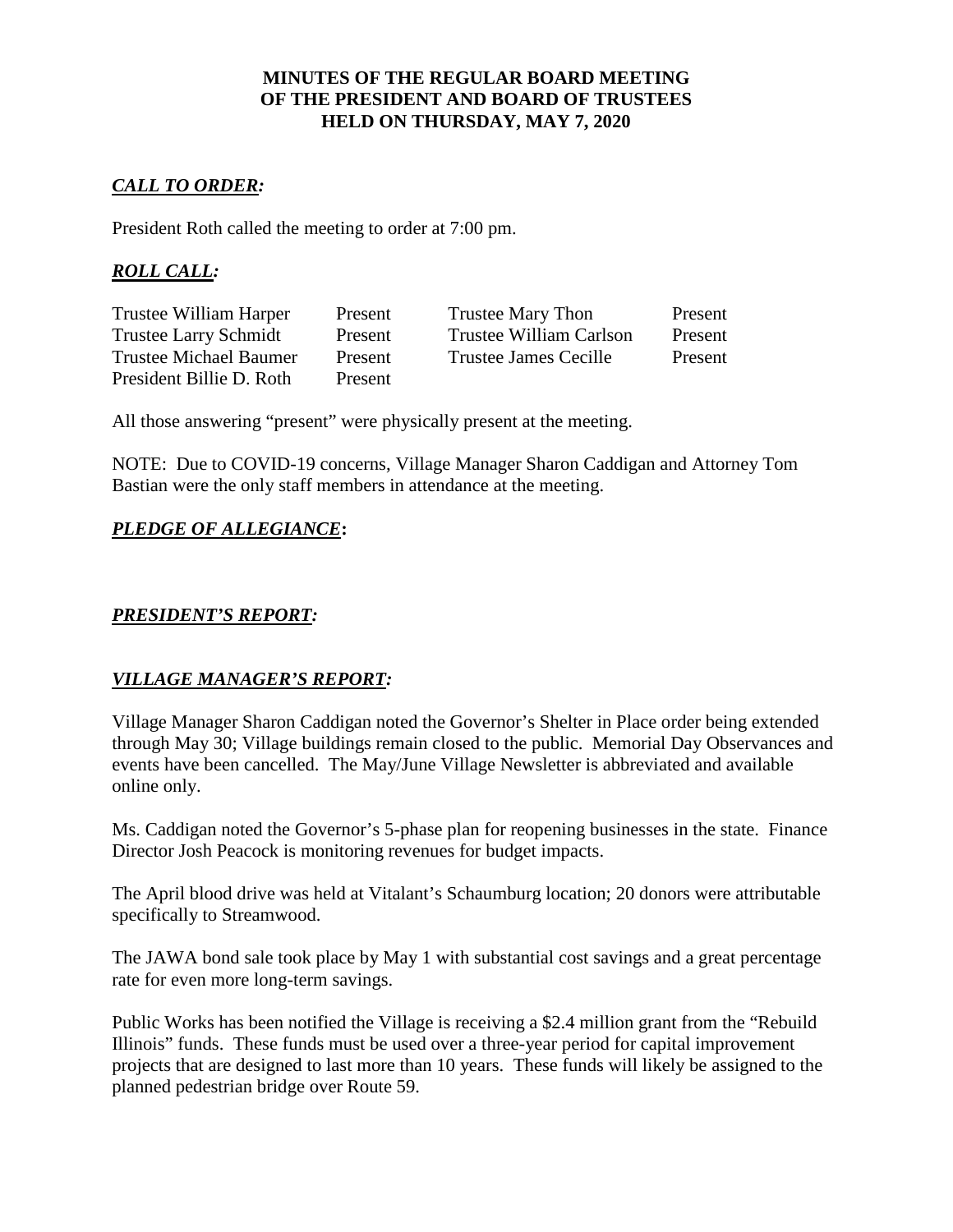# *APPROVAL OF AGENDA:*

Request the Board approve the May 7, 2020 Agenda as presented. Trustee Cecille moved for approval. Trustee Harper seconded the motion. A voice vote approved the Agenda as presented.

# *APPROVAL OF THE MINUTES:*

Request the Board approve the Minutes of the Regular Board Meeting of March 19, 2020 as presented. Trustee Harper moved for approval. Trustee Baumer seconded the motion. A voice vote approved the Minutes as presented.

Request the Board approve the Minutes of the Emergency Board Meeting of March 24, 2020 as presented. Trustee Cecille moved for approval. Trustee Baumer seconded the motion. A voice vote approved the Minutes as presented.

#### *PUBLIC WORKS - Trustee Baumer/Trustee Schmidt*

#### A-20-040 Motion – Approval of Bid / Purchase of Asphalt Paving Material

Request the Board approve a Motion to accept the bid and authorize the purchase of asphalt paving material at a cost of \$49.50 per ton for surface, \$46.50 per ton for base and \$49.50 per ton for level binder from Plote Construction, the low bidder after the bids are adjusted based on the distance to the asphalt plant.

This Motion accepts the bid from Plote Construction, 1100 Brandt Drive, Hoffman Estates, Illinois, the low adjusted bidder, for the purchase of 4,500 tons of surface asphalt, 1,200 tons of base asphalt and 2,000 tons of level binder asphalt for a total estimated cost of \$377,550.

Trustee Baumer presented the Motion and moved for approval. Trustee Schmidt seconded the motion. Village Manager Sharon Caddigan stated this is an annual purchase of asphalt for use in the street program. The Village accepts two bids so that if one plant is not producing the needed mix on a particular day there is an alternate source available. The actual costs for product are similar, but the additional costs to drive to and from the plants create the pricing difference. Plote is the low bid (plant in Bartlett); Arrow Road is the alternate source (plant in Algonquin). Trustee Harper asked how often the alternate source is used. Ms. Caddigan noted it is very infrequent if at all, but always good to have the option if needed. ROLL CALL:

| <b>Trustee Harper</b>  | Aye | Trustee Thon    | Aye |
|------------------------|-----|-----------------|-----|
| <b>Trustee Schmidt</b> | Aye | Trustee Carlson | Aye |
| <b>Trustee Baumer</b>  | Aye | Trustee Cecille | Aye |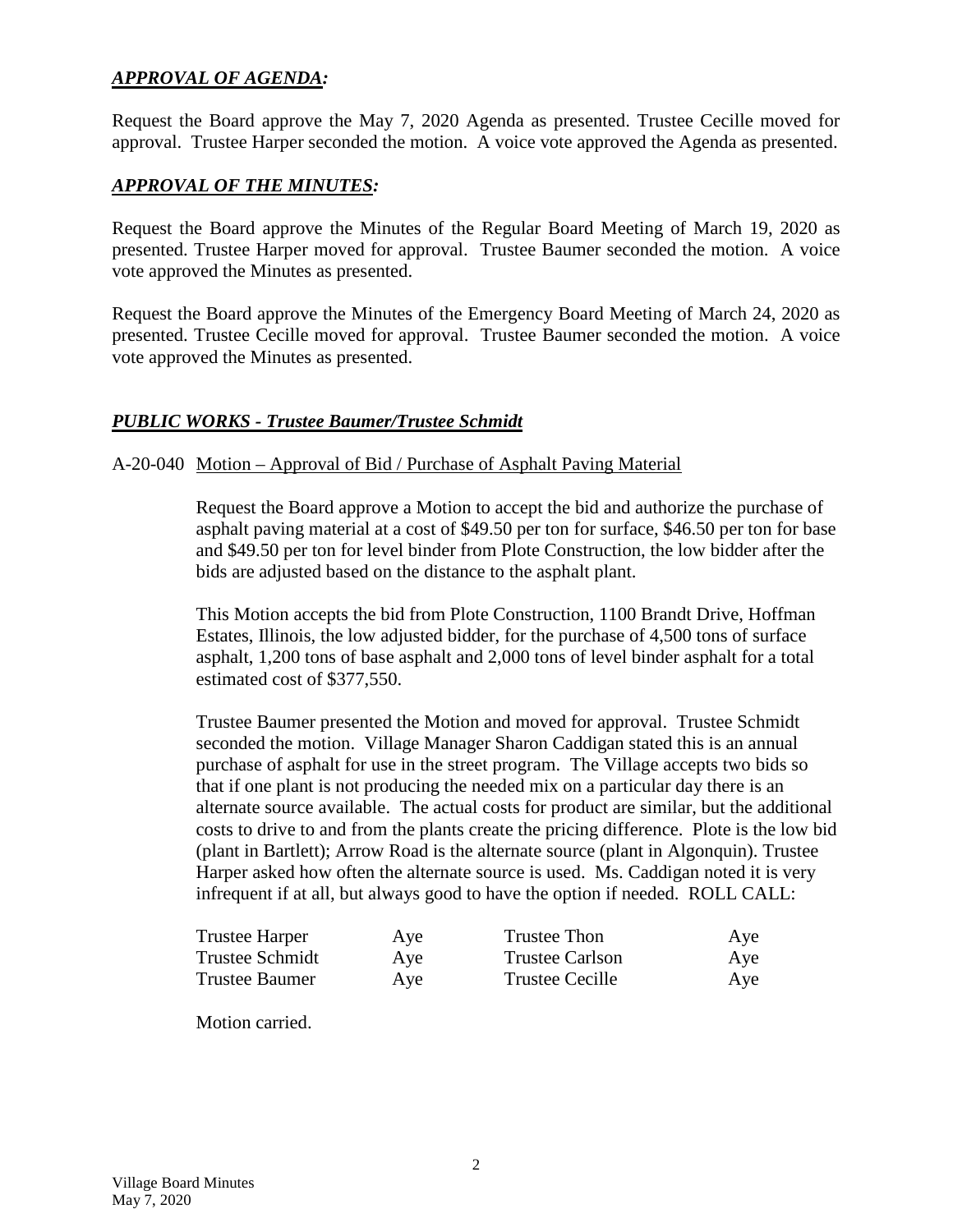#### A-20-041 Motion – Approval of Purchase / Alternative Source for Asphalt Paving Material

Request the Board approve a Motion to authorize the purchase of asphalt paving material from an alternative source, Arrow Road Construction Co., 3401 S. Busse Road., P.O. Box 334, Mt. Prospect, IL, the only other bidder for the purchase of asphalt paving material.

This Motion authorizes the purchase of asphalt paving material from an alternative source, on those occasions when asphalt paving material that is to be provided by Plote Construction, the low adjusted bidder, is not available.

Trustee Baumer presented the Motion and moved for approval. Trustee Harper seconded the motion. Note: See narrative in Agenda Item A-20-040. ROLL CALL:

| Trustee Thon           | Aye | <b>Trustee Schmidt</b> | Aye |
|------------------------|-----|------------------------|-----|
| <b>Trustee Carlson</b> | Aye | Trustee Baumer         | Aye |
| Trustee Cecille        | Aye | <b>Trustee Harper</b>  | Aye |

Motion carried.

#### A-20-042 Resolution – 2020 Roadway Maintenance Program

Request the Board approve a Resolution entitled "A RESOLUTION ACCEPTING THE LOW BID AND AUTHORIZING THE VILLAGE PRESIDENT TO EXECUTE ON BEHALF OF THE VILLAGE AND AUTHORIZING THE VILLAGE CLERK TO ATTEST TO A CERTAIN CONTRACT WITH SCHROEDER ASPHALT SERVICES, INC. FOR ROADWAY MAINTENANCE." This Resolution approves the allocation of \$1,750,466.85 in Motor Fuel Tax Funds for use in the pavement removal, resurfacing and crack sealing of several streets as part of the Village's 2020 Roadway Maintenance Program.

Trustee Baumer presented the Resolution and moved for approval. Trustee Schmidt seconded the motion. Village Manager Sharon Caddigan stated this accepts the low bid for asphalt removal and paving of certain streets, as well as concrete work on East Avenue and crack sealing and patching on various streets. Funds for the project are MFT funds and a \$600,000 grant from DCEO for the East Avenue work. Six bids were received with Schroeder being the low bid. They have worked many times in Streamwood with good performance. ROLL CALL:

| Trustee Schmidt       | Aye | <b>Trustee Carlson</b> | Aye |
|-----------------------|-----|------------------------|-----|
| <b>Trustee Baumer</b> | Aye | <b>Trustee Cecille</b> | Aye |
| <b>Trustee Harper</b> | Aye | <b>Trustee Thon</b>    | Aye |
| Motion carried.       |     | RESOLUTION 2020-14     |     |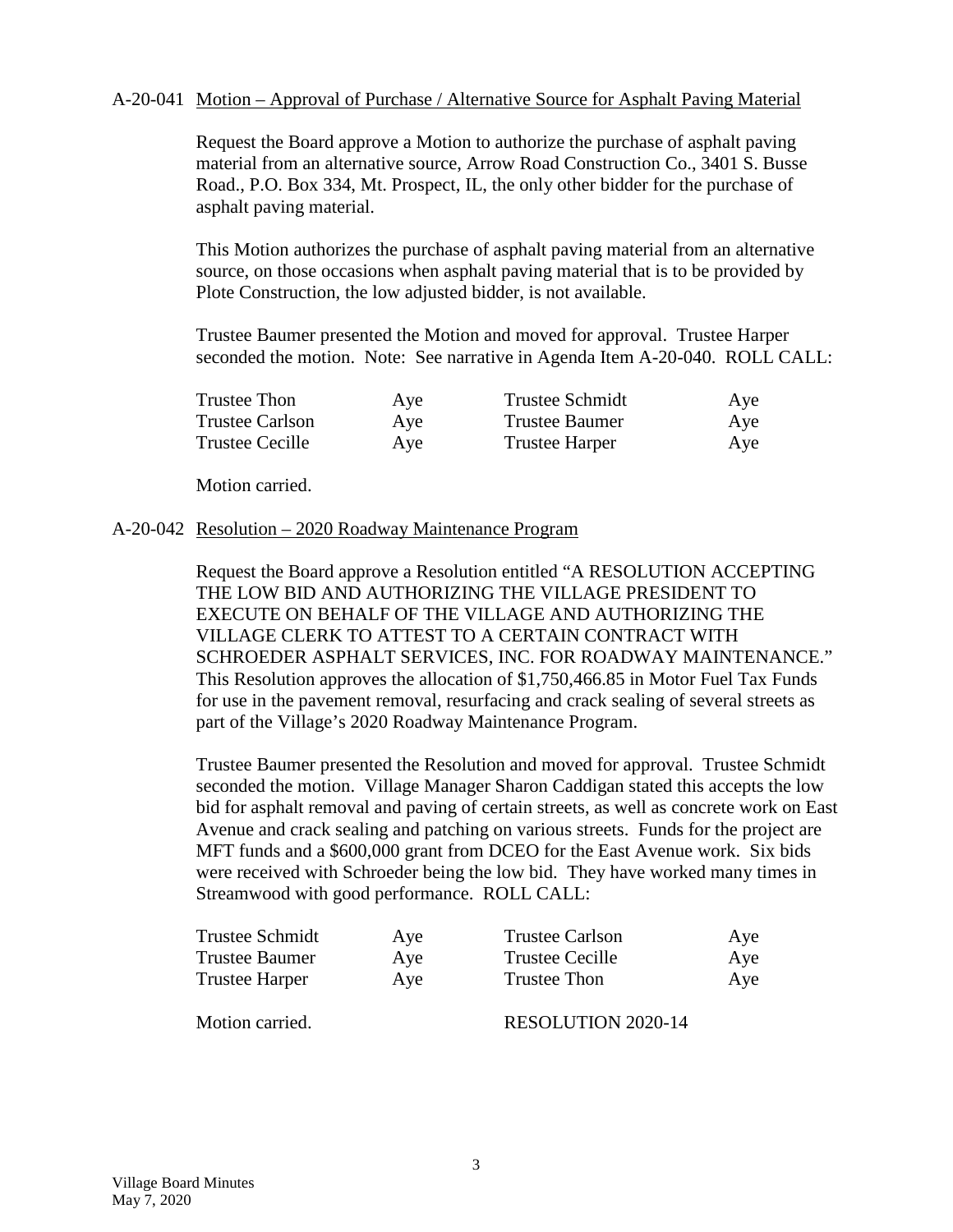#### A-20-043 Resolution – 2020 Water Main Replacement and Sewer Repair Projects

Request the Board approve a Resolution entitled "A RESOLUTION APPROVING AND AUTHORIZING THE VILLAGE PRESIDENT TO EXECUTE ON BEHALF OF THE VILLAGE AND AUTHORIZING THE VILLAGE CLERK TO ATTEST TO A CERTAIN CONTRACT WITH J. CONGDON SEWER SERVICE, INC. FOR WATER MAIN REPLACEMENT AND SANITARY AND STORM SEWER REHABILITATION." This Resolution authorizes a unit price contract for various water main and sewer repair projects for a cost estimated at \$1,765,639.90.

Trustee Baumer presented the Resolution and moved for approval. Trustee Harper seconded the motion. Village Manager Sharon Caddigan stated this project includes new water main on Schaumburg Road of more than 5,500 lineal feet, and lining deficient sections of sanitary sewer on Schaumburg Road as well. Cook County intends to rehabilitate Schaumburg Road from Route 59 to East Avenue in 2021. This is a complicated and congested area for work as the water main must be installed behind the curb which is also occupied by other utility lines. Much of this work will involve directional boring. Nine bids were received with Congdon being the low bid. They have worked many times in Streamwood with good performance, including for directional boring.

Trustee Harper asked about disruption of the parking areas along the south side of Schaumburg Road. Ms. Caddigan stated this work is planned to cause minimal disruption to the residents. Trustee Harper confirmed the Village will be responsible for the paving of the parking lanes when the roadway is done in 2021. ROLL CALL:

| <b>Trustee Carlson</b> | Aye | Trustee Baumer            | Aye |
|------------------------|-----|---------------------------|-----|
| <b>Trustee Cecille</b> | Aye | <b>Trustee Harper</b>     | Aye |
| Trustee Thon           | Aye | <b>Trustee Schmidt</b>    | Aye |
| Motion carried.        |     | <b>RESOLUTION 2020-15</b> |     |

# *COMMUNITY AFFAIRS - Trustee Thon/Trustee Cecille*

## A-20-044 Resolution – Professional Services Agreement / 2020 Water and Sewer Improvement Project

Request the Board approve a Resolution entitled "A RESOLUTION APPROVING AND AUTHORIZING THE EXECUTION OF A PROFESSIONAL ENGINEERING SERVICES AGREEMENT WITH CIORBA GROUP, INC. TO PROVIDE PROFESSIONAL ENGINEERING SERVICES FOR THE 2020 WATER AND SEWER IMPROVEMENT PROJECT." This Resolution authorizes professional engineering services for the 2020 Water and Sewer Improvement Project.

Trustee Thon presented the Resolution and moved for approval. Trustee Cecille seconded the motion. Village Manager Sharon Caddigan stated this contract for professional engineering services is for the Schaumburg Road water main replacement project and other smaller projects within the contract with Congdon.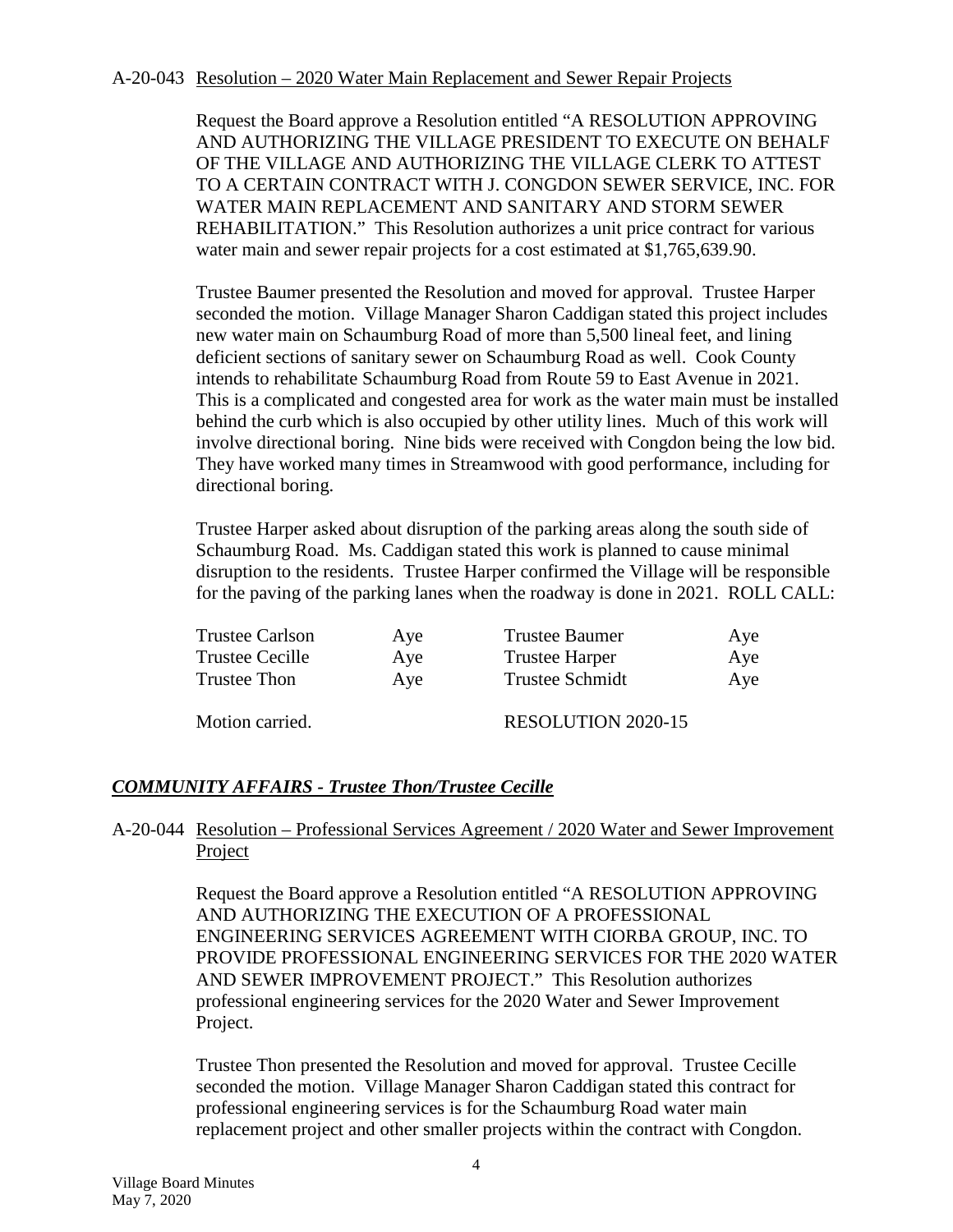Ciorba Group is also the engineering firm monitoring the replacement of the lift station on North Park Boulevard. They have a great deal of experience working with the other permitting agencies (MWRD, Cook County, IEPA) and will be scheduled on an as-needed basis with support from Village staff. ROLL CALL:

| <b>Trustee Baumer</b>  | Aye | <b>Trustee Cecille</b>    | Aye |
|------------------------|-----|---------------------------|-----|
| <b>Trustee Harper</b>  | Aye | <b>Trustee Thon</b>       | Aye |
| <b>Trustee Schmidt</b> | Aye | <b>Trustee Carlson</b>    | Aye |
| Motion carried.        |     | <b>RESOLUTION 2020-16</b> |     |
|                        |     |                           |     |

A-20-045 Resolution – Amendment to Refuse and Recycling Contract / Advanced Disposal

Request the Board approve a Resolution entitled "A RESOLUTION APPROVING, RATIFYING AND CONFIRMING A ONE (1) YEAR EXTENSION TO A CERTAIN AGREEMENT WITH ADVANCED DISPOSAL SERVICES SOLID WASTE MIDWEST, LLC AND APPROVING, RATIFYING AND CONFIRMING THE VILLAGE PRESIDENT'S EXECUTION OF SAID AGREEMENT ON BEHALF OF THE VILLAGE." This Resolution authorizes a one year extension of the existing contract with Advanced Disposal at no cost increase.

Trustee Thon presented the Resolution and moved for approval. Trustee Baumer seconded the motion. Village Manager Sharon Caddigan stated this is a one-year extension with Advanced Disposal with no changes in pricing. An RFP had been issued, but after the COVID-19 shutdown, it would have been very challenging for the vendors and the village to complete the process. Advanced offered the one-year extension; all existing services will continue. All interested vendors have been informed the Village will extend the RFP in early 2021. ROLL CALL:

| Trustee Cecille        | Aye | <b>Trustee Harper</b>  | Aye |
|------------------------|-----|------------------------|-----|
| Trustee Thon           | Aye | <b>Trustee Schmidt</b> | Aye |
| <b>Trustee Carlson</b> | Aye | <b>Trustee Baumer</b>  | Aye |
| Motion carried.        |     | RESOLUTION 2020-17     |     |

#### A-20-046 Ordinance – 2012 Refunding Bond Abatement

Request the Board approve an Ordinance entitled "AN ORDINANCE PROVIDING FOR THE ABATEMENT OF THE 2019 TAX LEVY FOR THE GENERAL OBLIGATION REFUNDING BONDS, SERIES 2012, OF THE VILLAGE OF STREAMWOOD, COOK COUNTY, ILLINOIS." This Ordinance removes the tax levy obligation for the 2012 Series Bonds in conformance with the 2019 Tax Levy.

Trustee Thon presented the Ordinance for first reading. Village Manager Sharon Caddigan stated Cook County is requiring a formal Ordinance to abate the final payment of the 2005 Bond, refinanced in 2012 which the Village budgeted to pay from reserve funds. While it was filed on the tax levy ordinance showing a zero levy amount, the County asked for a formal abatement. The Ordinance must be filed by May 8; Ms. Caddigan asked the Board to consider waiving the first reading.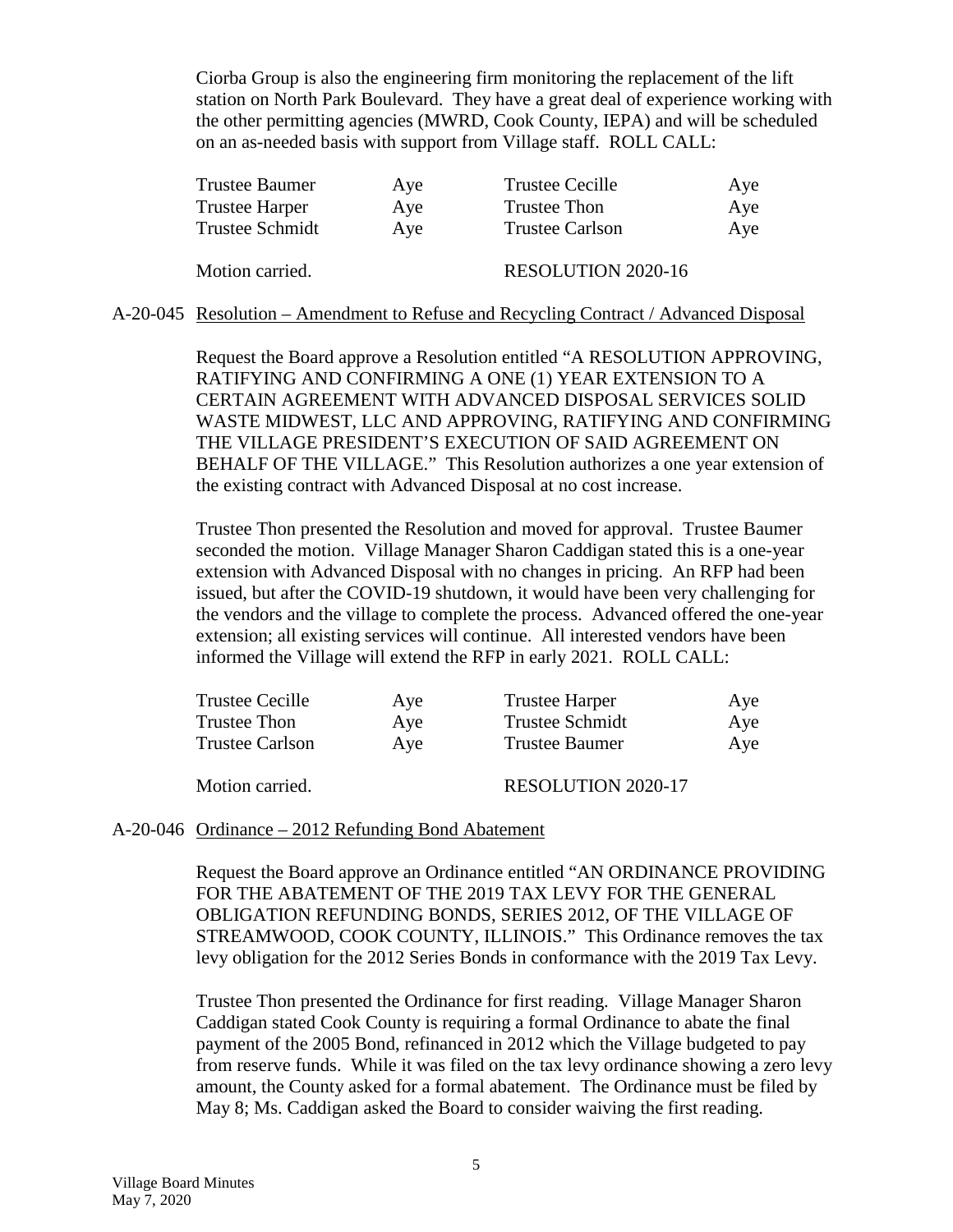Trustee Thon moved to waive the first reading for the Ordinance. Trustee Harper seconded the motion. ROLL CALL:

| <b>Trustee Harper</b> | Aye | Trustee Thon           | Aye |
|-----------------------|-----|------------------------|-----|
| Trustee Schmidt       | Aye | <b>Trustee Carlson</b> | Aye |
| <b>Trustee Baumer</b> | Aye | <b>Trustee Cecille</b> | Aye |

Motion carried.

Trustee Thon moved for approval of the Ordinance as presented. Trustee Cecille seconded the motion. ROLL CALL:

| Trustee Thon           | Aye | Trustee Schmidt       | Aye |
|------------------------|-----|-----------------------|-----|
| <b>Trustee Carlson</b> | Aye | <b>Trustee Baumer</b> | Aye |
| Trustee Cecille        | Ave | <b>Trustee Harper</b> | Aye |
| Motion carried.        |     | ORDINANCE 2020-17     |     |

# *LEGISLATIVE – Trustee Cecille/Trustee Thon*

#### A-20-047 Resolution – Review of Closed Session Minutes

Request the Board approve a Resolution entitled "A RESOLUTION REGARDING THE REVIEW OF CLOSED SESSION MINUTES." This Resolution directs the Village Clerk to keep certain closed session minutes confidential.

Trustee Cecille presented the Resolution and moved for approval. Trustee Schmidt seconded the motion. Attorney Tom Bastian stated this is a required semi-annual review of Closed Session Minutes, and after review, he is recommended they remain confidential. ROLL CALL:

| Trustee Schmidt       | Aye | <b>Trustee Carlson</b>    | Aye |
|-----------------------|-----|---------------------------|-----|
| <b>Trustee Baumer</b> | Aye | <b>Trustee Cecille</b>    | Aye |
| <b>Trustee Harper</b> | Aye | Trustee Thon              | Aye |
| Motion carried.       |     | <b>RESOLUTION 2020-18</b> |     |

#### A-20-048 Resolution – IL 19 and Bartlett Road Intersection / Intergovernmental Agreement

Request the Board approve a Resolution entitled "A RESOLUTION APPROVING AN INTERGOVERNMENTAL AGREEMENT WITH THE STATE OF ILLINOIS AND THE VILLAGE OF STREAMWOOD FOR THE IRVING PARK ROAD (IL 19) AT BARTLETT ROAD INTERSECTION IMPROVEMENT PROJECT." This Resolution authorizes an Intergovernmental Agreement with the Illinois Department of Transportation for Phase 2 Design Engineering for the intersection at Irving Park and Bartlett Roads.

Trustee Cecille presented the Resolution and moved for approval. Trustee Carlson seconded the motion. Village Manager Sharon Caddigan stated this Agreement is for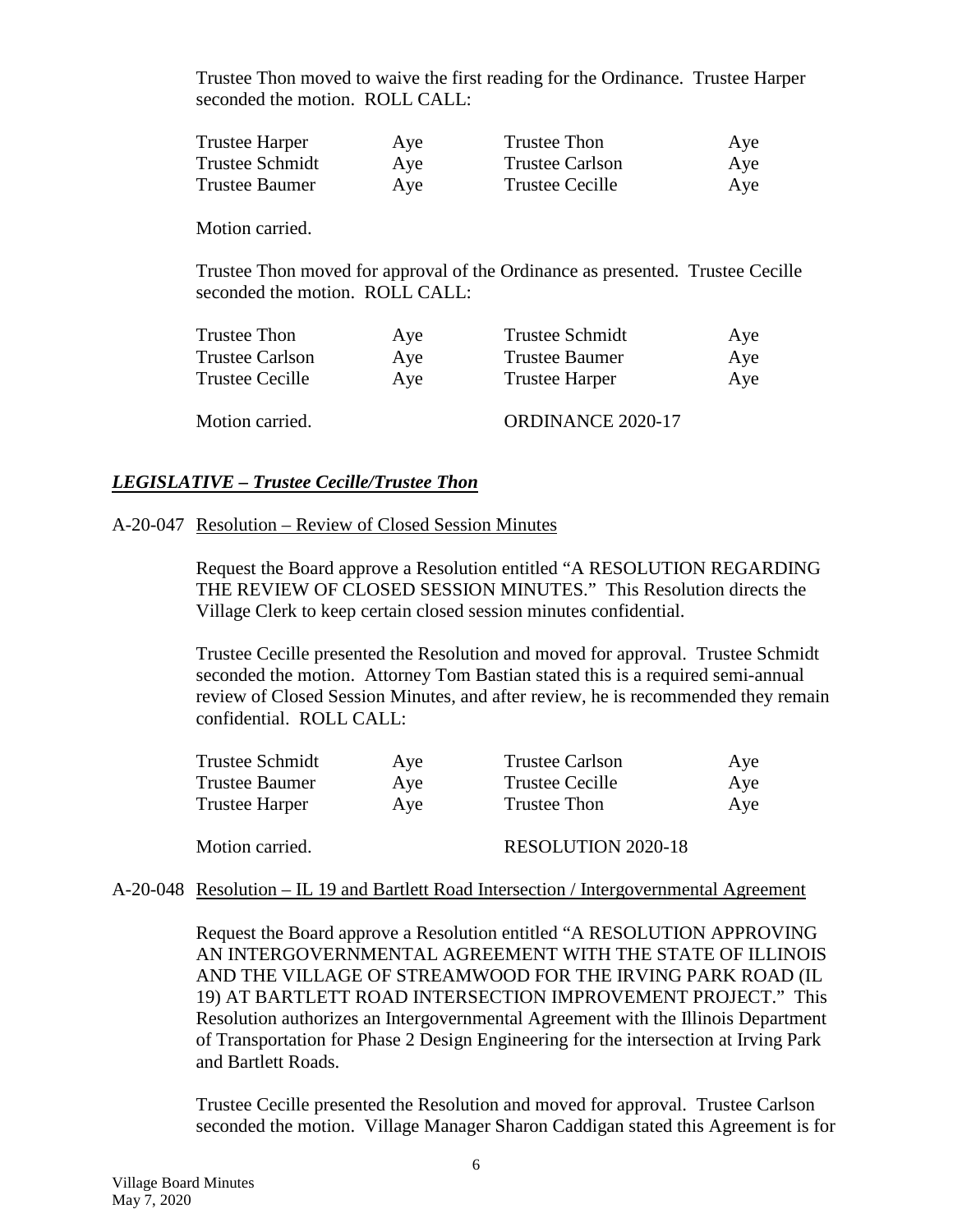the Phase 2 design work for the intersection of Bartlett Road and Irving Park Roads to Winchester Drive. The Village has secured federal and state funding, and a prior commitment from Cook County to cover the costs of the design engineering estimated at \$100,000; Cook County has committed \$10,000 and the remaining \$90,000 is the federal and state share. The Village will pay the costs and be reimbursed for the engineering. ROLL CALL:

| Trustee Carlson | Aye | Trustee Baumer         | Aye |
|-----------------|-----|------------------------|-----|
| Trustee Cecille | Aye | <b>Trustee Harper</b>  | Aye |
| Trustee Thon    | Ave | <b>Trustee Schmidt</b> | Aye |
|                 |     |                        |     |

Motion carried. RESOLUTION 2020-19

#### *FINANCE - Trustee Schmidt/Trustee Baumer*

#### A-20-049 Motion – Approval of Semi-Monthly Expenditures

Request the Board approve the semi-monthly expenditures in the amount of \$239,716.70 which represents the total of the schedule of bills dated April 2, 2020.

| General Fund                         | \$113,426.11 |
|--------------------------------------|--------------|
| <b>Wetland Special Service Areas</b> | 439.35       |
| <b>Street Improvement Fund</b>       | 46,520.34    |
| <b>Equipment Replacement Fund</b>    | 14,438.08    |
| <b>Facilities Replacement Fund</b>   | 20,560.00    |
| Water and Sewer Fund                 | 36,056.23    |
| Golf Fund                            | 5,766.59     |
| <b>Police Pension Fund</b>           | 2,510.00     |
| Total                                | \$239,716.70 |

Trustee Schmidt moved for approval of the semi-monthly expenditures as presented. Trustee Thon seconded the motion. ROLL CALL:

| Trustee Baumer  | Aye | <b>Trustee Cecille</b> | Aye |
|-----------------|-----|------------------------|-----|
| Trustee Harper  | Aye | Trustee Thon           | Aye |
| Trustee Schmidt | Aye | Trustee Carlson        | Aye |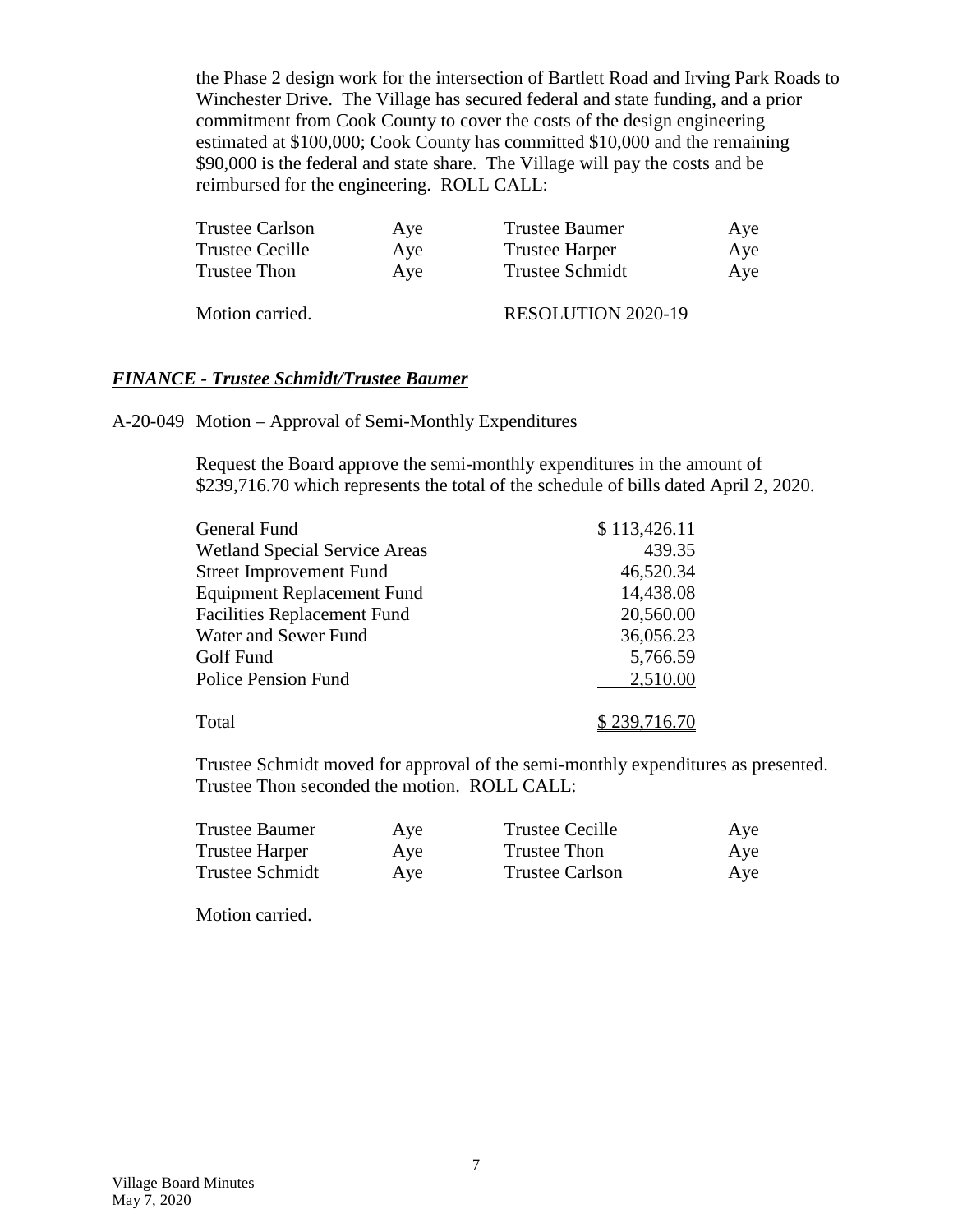#### A-20-050 Motion – Approval of Semi-Monthly Expenditures

Request the Board approve the semi-monthly expenditures in the amount of \$1,758,684.11 which represents the total of the schedule of bills dated April 16, 2020.

| General Fund                         | \$710,651.33   |
|--------------------------------------|----------------|
| <b>Wetland Special Service Areas</b> | 29.72          |
| Capital Replacement Fund             | 342,163.55     |
| <b>Street Improvement Fund</b>       | 14,896.13      |
| <b>Equipment Replacement Fund</b>    | 173.99         |
| <b>Facilities Replacement Fund</b>   | 154,969.25     |
| Water and Sewer Fund                 | 527,991.88     |
| Golf Fund                            | 7,133.26       |
| <b>Firefighters Pension Fund</b>     | 675.00         |
| Total                                | \$1,758,684.11 |

Trustee Schmidt moved for approval of the semi-monthly expenditures as presented. Trustee Harper seconded the motion. ROLL CALL:

| Trustee Cecille        | Aye | <b>Trustee Harper</b>  | Aye |
|------------------------|-----|------------------------|-----|
| Trustee Thon           | Aye | <b>Trustee Schmidt</b> | Aye |
| <b>Trustee Carlson</b> | Aye | Trustee Baumer         | Aye |

Motion carried.

# A-20-051 Motion – Approval of Semi-Monthly Expenditures

Request the Board approve the semi-monthly expenditures in the amount of \$1,031,693.16 which represents the total of the schedule of bills dated May 7, 2020.

| General Fund                         | \$194,859.45   |
|--------------------------------------|----------------|
| <b>Wetland Special Service Areas</b> | 680.36         |
| Capital Replacement Fund             | 49,142.00      |
| <b>Street Improvement Fund</b>       | 219,816.60     |
| <b>Equipment Replacement Fund</b>    | 57,685.00      |
| Water and Sewer Fund                 | 474,419.00     |
| Golf Fund                            | 12,862.59      |
| <b>Police Pension Fund</b>           | 14,719.55      |
| <b>Firefighters Pension Fund</b>     | 7,508.61       |
|                                      |                |
| Total                                | \$1,031,693.16 |

Trustee Schmidt moved for approval of the semi-monthly expenditures as presented. Trustee Carlson seconded the motion. ROLL CALL:

| <b>Trustee Harper</b> | Aye | Trustee Thon           | Aye |
|-----------------------|-----|------------------------|-----|
| Trustee Schmidt       | Aye | <b>Trustee Carlson</b> | Aye |
| <b>Trustee Baumer</b> | Aye | Trustee Cecille        | Aye |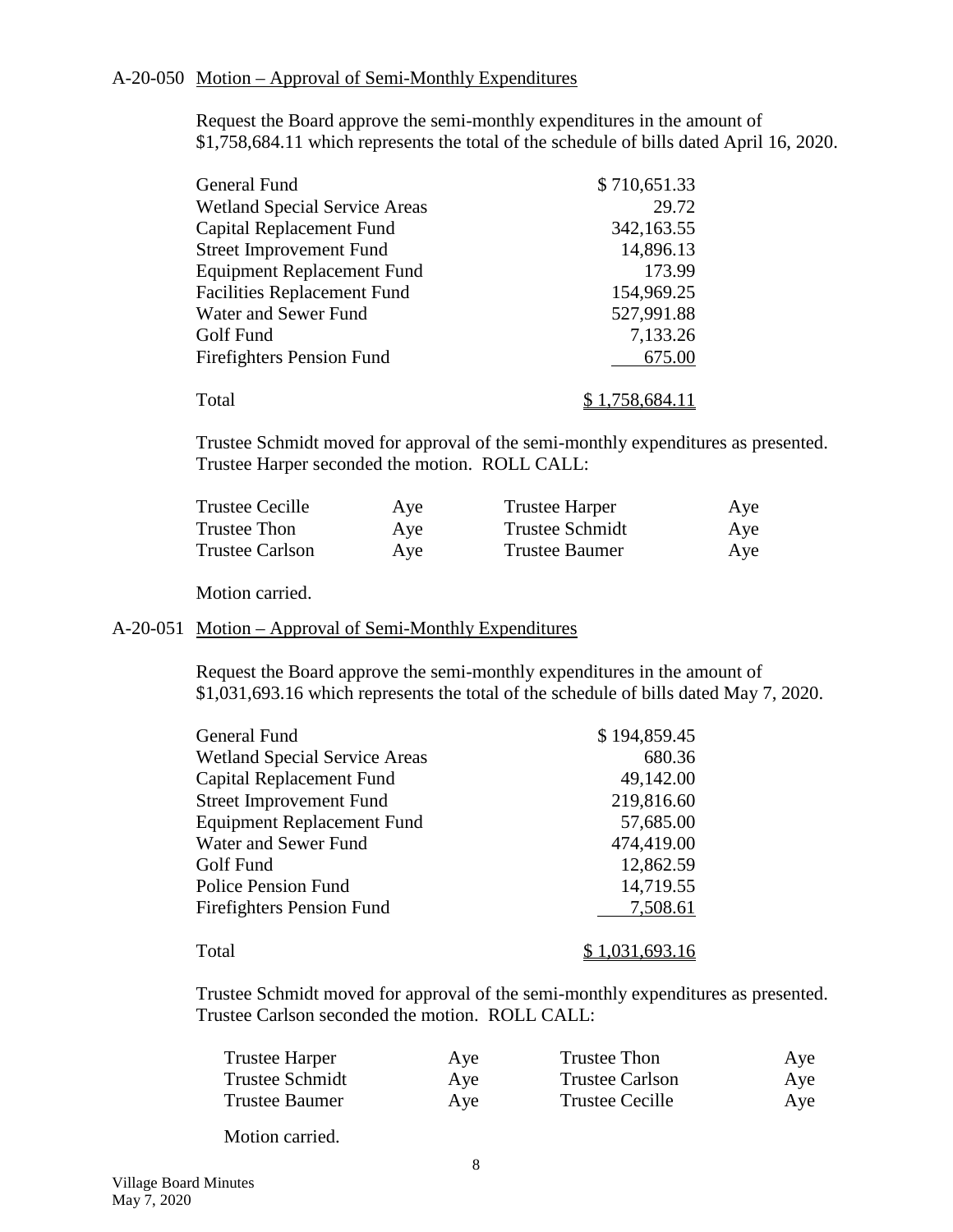# A-20-052 Ordinance – Approval of Amendment to the 2019 Operating and Capital Improvements Budget

Request the Board approve an Ordinance entitled "AN ORDINANCE AMENDING ORDINANCE NO. 2018-31 TO PROVIDE FOR YEAR END ADJUSTMENTS OF THE 2019 OPERATING AND CAPITAL IMPROVEMENTS BUDGET." This Ordinance authorizes year-end budget adjustments to allow for additional expenditures incurred in 2019 that were not anticipated when the original budget document was prepared.

Trustee Schmidt presented the Ordinance for first reading. Village Manager Sharon Caddigan stated the Village is in a very stable financial position and no new fees or taxes have been implemented. The requested budget adjustments reflect the Board's authorization for a fund balance transfer of \$1.5M to pay off the final year of the 2005 Bond issuance, and bolster the FERF, \$1.2M transferred for debt service/capital projects related to Fire Station #31, Public Works, Streamwood Oaks Club House and Village Hall renovations, \$300,000 to ERF and \$400,000 to Pension Funds for new retirements. All Village Funds remain at or above policy levels. Ms. Caddigan stated the auditors have requested this Ordinance so they may complete the Village's 2019 Audit and CAFR documents.

Trustee Schmidt moved to waive the first reading for the Ordinance. Trustee Baumer seconded the motion. ROLL CALL:

| <b>Trustee Thon</b>    | Aye | <b>Trustee Schmidt</b> | Aye |
|------------------------|-----|------------------------|-----|
| <b>Trustee Carlson</b> | Aye | Trustee Baumer         | Aye |
| Trustee Cecille        | Aye | <b>Trustee Harper</b>  | Aye |

Motion carried.

Trustee Schmidt moved for approval of the Ordinance as presented. Trustee Harper seconded the motion. ROLL CALL:

| Trustee Schmidt | Aye | <b>Trustee Carlson</b> | Aye |
|-----------------|-----|------------------------|-----|
| Trustee Baumer  | Aye | Trustee Cecille        | Aye |
| Trustee Harper  | Aye | Trustee Thon           | Aye |

Motion carried. CORDINANCE 2020-18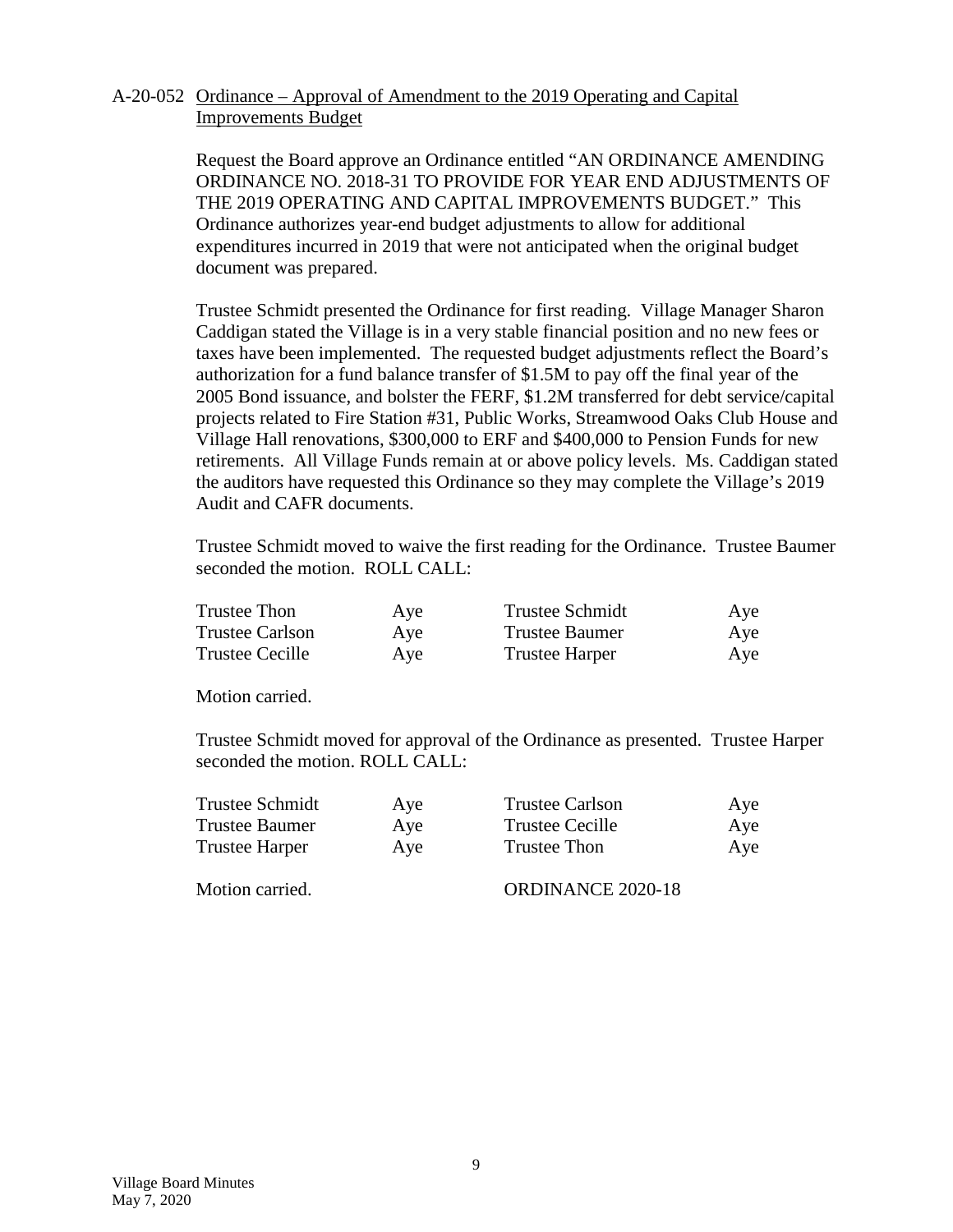# *PUBLIC SAFETY - Trustee Harper/Trustee Carlson*

#### A-20-053 Motion – Vehicle Purchase

Request the Board approve the purchase of one 2020 Ford F-150 Pickup Truck from Roesch Ford of Bensenville, IL for a cost not to exceed \$29,176.00.

The Ford F-150 will replace a 2016 Chevrolet Impala. Funds to replace this vehicle are included in the 2020 Equipment Replacement Fund (ERF).

Trustee Harper presented the Motion and moved for approval. Trustee Carlson seconded the motion. Village Manager Sharon Caddigan stated this is a planned vehicle replacement for the police department, purchased through the Suburban Purchasing Cooperative. ROLL CALL:

| <b>Trustee Carlson</b> | Aye | Trustee Baumer        | Aye |
|------------------------|-----|-----------------------|-----|
| Trustee Cecille        | Aye | <b>Trustee Harper</b> | Aye |
| Trustee Thon           | Aye | Trustee Schmidt       | Aye |

Motion carried.

#### A-20-054 Motion – Video Systems and Peripheral Equipment Purchase

Request the Board approve the purchase of sixteen (16) patrol vehicle video systems and peripheral server from CDS Office Technologies at a total purchase cost of \$126,132.

The in-car video systems were budgeted and funded for in the Facilities Equipment Replacement Fund. The Department has also applied for a grant that, if awarded, will assume over 70% of the purchase cost.

Trustee Harper presented the Motion and moved for approval. Trustee Thon seconded the motion. Village Manager Sharon Caddigan stated this is a planned replacement for equipment that has exceeded its five-year life cycle. The purchase is through the Suburban Purchasing Cooperative. ROLL CALL:

| Trustee Baumer  | Aye | <b>Trustee Cecille</b> | Aye |
|-----------------|-----|------------------------|-----|
| Trustee Harper  | Aye | Trustee Thon           | Aye |
| Trustee Schmidt | Aye | <b>Trustee Carlson</b> | Aye |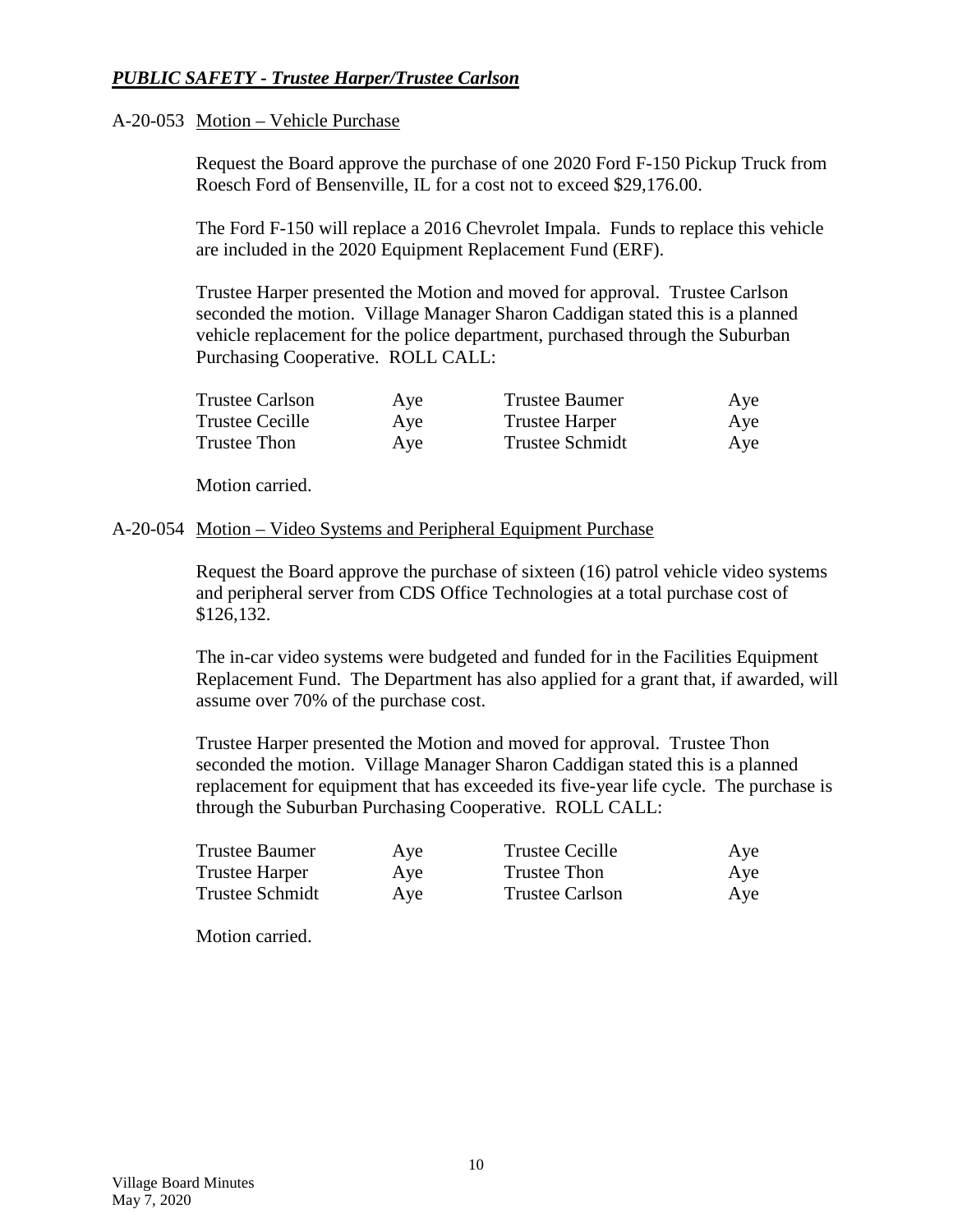#### A-20-055 Resolution – Approval of Contract / Municipal Towing Services

Request the Board approve a Resolution entitled "A RESOLUTION APPROVING AND AUTHORIZING THE VILLAGE PRESIDENT TO EXECUTE ON BEHALF OF THE VILLAGE AND AUTHORIZING THE VILLAGE CLERK TO ATTEST TO A CERTAIN EXTENSION OF AN AGREEMENT WITH ARTIES INCORPORATED TO PROVIDE TOWING SERVICES ON BEHALF OF THE VILLAGE." This Resolution authorizes the Village to extend an existing contract with Arties Incorporated,  $d/b/a$  Artie's Towing, 150 Woodview Drive, Elgin, Illinois, for towing and storage services.

Trustee Harper presented the Resolution and moved for approval. Trustee Carlson seconded the motion. Village Manager Sharon Caddigan stated this is a two year extension of the existing contract with Artie's Towing. ROLL CALL:

| <b>Trustee Cecille</b> | Aye | <b>Trustee Harper</b>     | Aye |
|------------------------|-----|---------------------------|-----|
| Trustee Thon           | Aye | <b>Trustee Schmidt</b>    | Aye |
| <b>Trustee Carlson</b> | Ave | Trustee Baumer            | Aye |
| Motion carried.        |     | <b>RESOLUTION 2020-20</b> |     |

# *COMMUNITY DEVELOPMENT – Trustee Carlson/Trustee Harper*

A-20-056 Resolution – Irving Park Road Phase 2 Engineering Agreement / HR Green

Request the Board approve a Resolution entitled "A RESOLUTION APPROVING AND AUTHORIZING THE EXECUTION OF AN ENGINEERING SERVICES AGREEMENT WITH HR GREEN, INC. TO PROVIDE PHASE 2 ENGINEERING SERVICES FOR WORK ON THE IRVING PARK ROAD AT BARTLETT ROAD IMPROVEMENT PROJECT." This Resolution authorizes a contract for professional engineering services for Phase 2 of the Irving Park Road at Bartlett Road Improvement Project.

Trustee Carlson presented the Resolution and moved for approval. Trustee Schmidt seconded the motion. Village Manager Sharon Caddigan stated this Agreement is for the Phase 2 engineering of the intersection at Irving Park and Bartlett Roads. The cost is estimated at \$100,000 and the Village will be reimbursed by Federal, State and Cook County funding. ROLL CALL:

| Trustee Harper  | Aye | Trustee Thon              | Aye |
|-----------------|-----|---------------------------|-----|
| Trustee Schmidt | Aye | <b>Trustee Carlson</b>    | Aye |
| Trustee Baumer  | Aye | <b>Trustee Cecille</b>    | Aye |
| Motion carried. |     | <b>RESOLUTION 2020-21</b> |     |